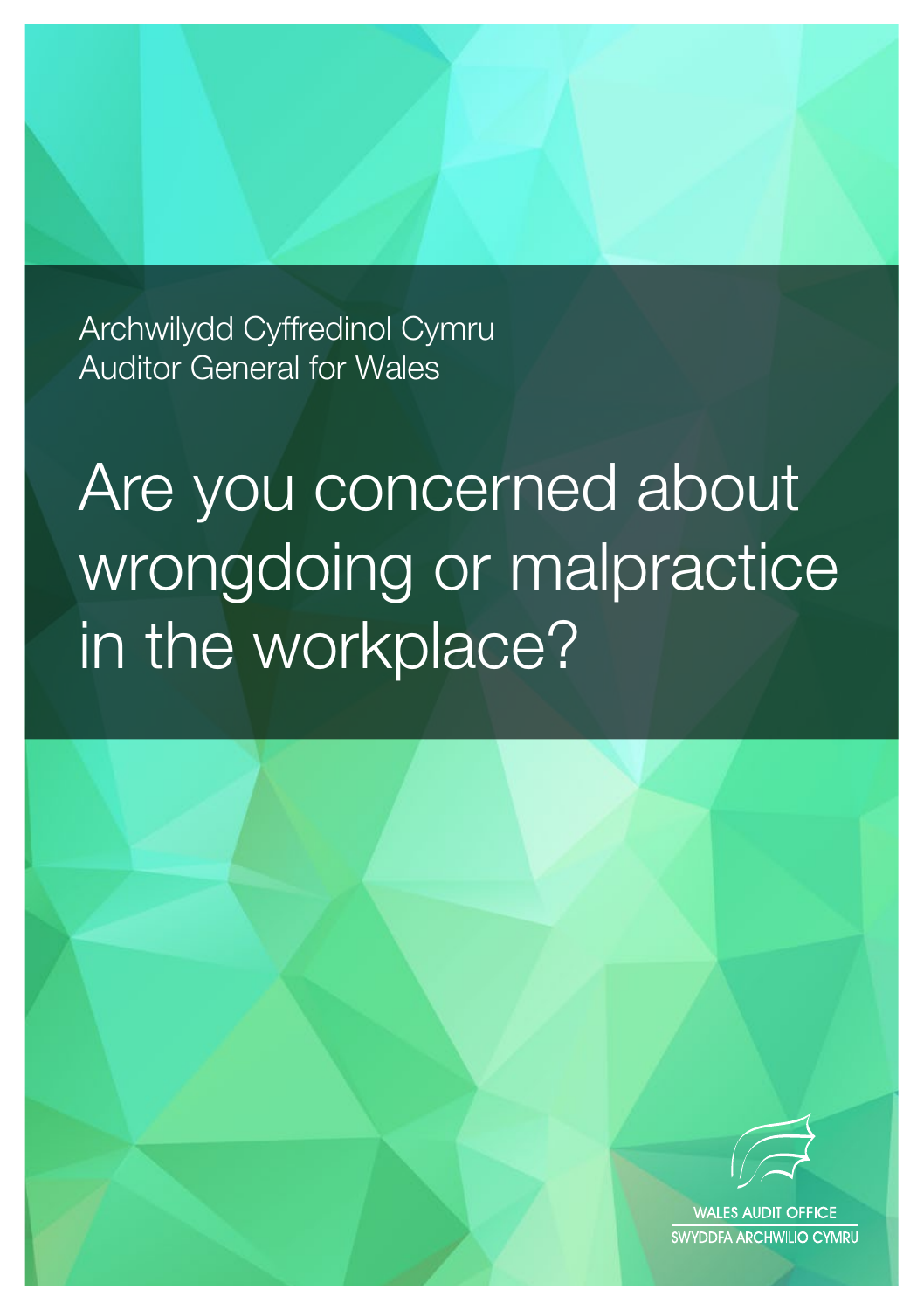## **Are you concerned about wrongdoing or malpractice in the workplace?**

This leaflet is designed to help you take the next steps. It may be particularly relevant if you work for a Welsh public body such as a local health board, local authority or the Welsh Government.

# **Whistleblowing disclosures**

The Public Interest Disclosure Act 1998 (the Act) was introduced to protect employees who are worried about wrongdoing in the workplace and want to 'blow the whistle'. The Act applies to most employees and includes those employed on a temporary basis or through an agency. An employee who is subjected to detriment in any way because they have 'blown the whistle' can take their employer to an Employment Tribunal.

# **Role of the Auditor General for Wales**

Under the Act, the Auditor General for Wales (the Auditor General) is a 'prescribed person' for concerns about 'the proper conduct of public business; value for money, fraud and corruption in relation to the provision of public services'.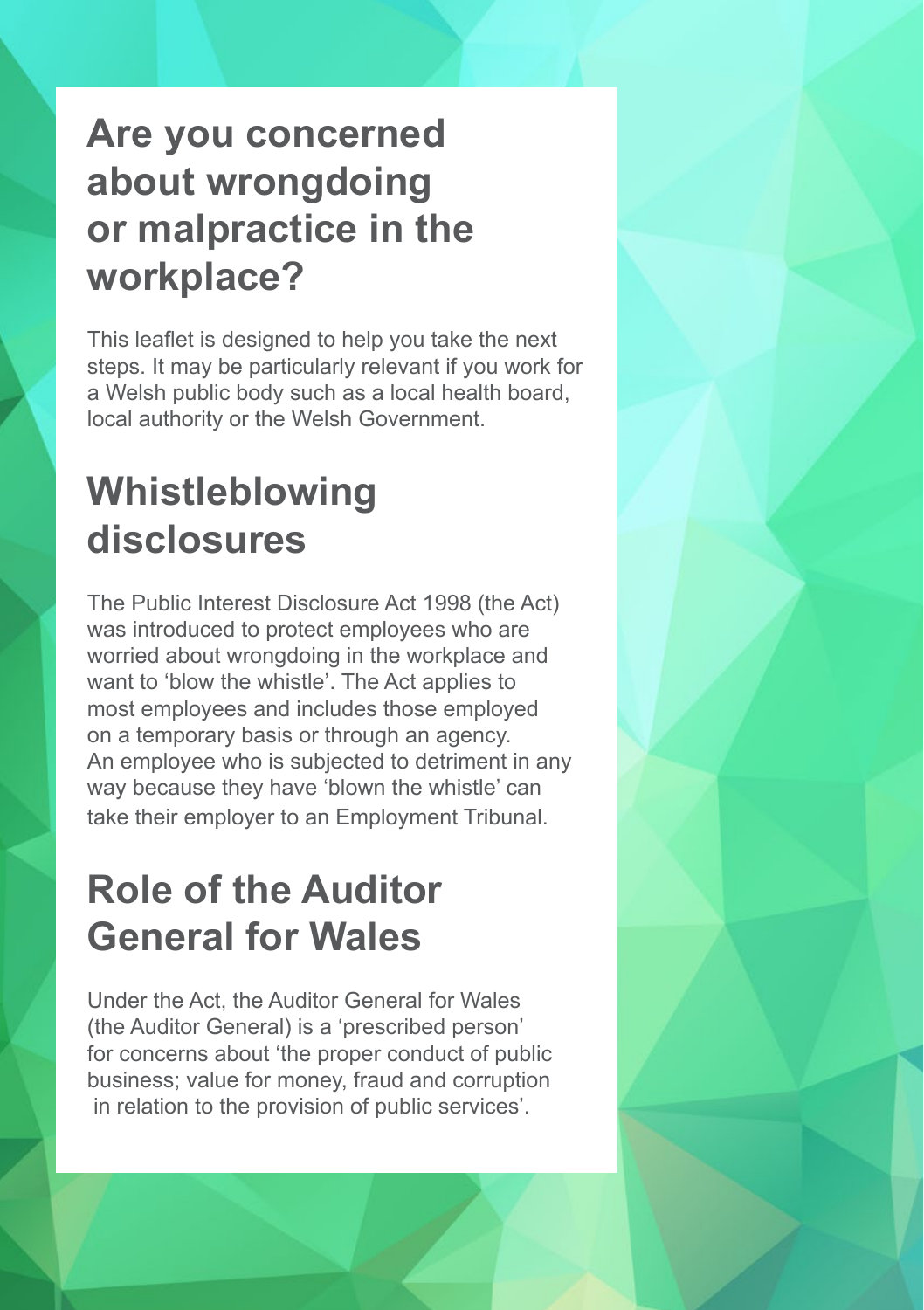## **About the Auditor General and the Wales Audit Office**

The Auditor General is the auditor of most public bodies in Wales, including the Welsh Government, its sponsored and related public bodies, local government bodies and NHS bodies. The Wales Audit Office is a statutory board that provides staff and other resources for the Auditor General's work, and monitors and advises the Auditor General in relation to his work. The Auditor General carries out both financial audit work (the audit of accounts) and performance audit (value-or-money work) at public bodies.

The legal powers and responsibilities of the Auditor General are set out in the Government of Wales Act 2006, the Public Audit (Wales) Act 2004 and other pieces of legislation.

The Auditor General is not under a duty to investigate every disclosure he receives. Indeed, he can only investigate disclosures in accordance with his existing audit and related legal powers and duties (the Act does not confer any additional powers on to the Auditor General). The Auditor General bases his decision on whether or not to investigate on the relevance of the disclosure to his audit powers and duties. While we recognise that issues whistleblowers raise are important to them, we must make sure that we do not use public money looking at issues that are not relevant to our audit work, or spend too much time on minor issues.

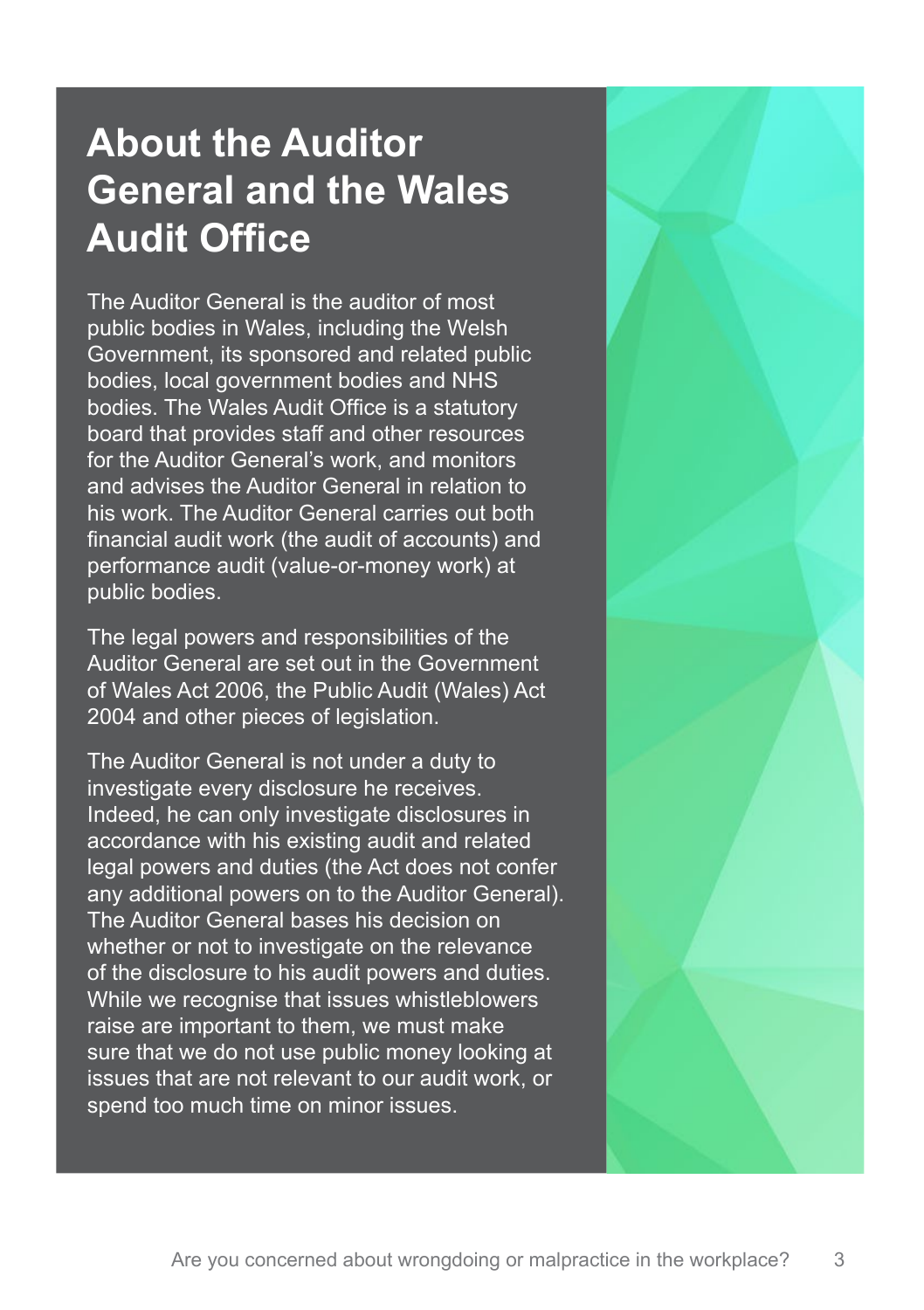#### **Raising a concern**

It is good practice for employers to have their own internal whistleblowing procedures, which should explain how you can raise any concerns. If your employer does have such procedures, you should follow them first unless there is a good reason not to.

If your concerns are matters for which the Auditor General is a prescribed person, and you cannot raise your concerns within your workplace, or have done so without the situation being resolved, it may be appropriate for you to raise your concerns with the Auditor General.

If you raise your concerns with a 'prescribed person' instead of your employer, an Employment Tribunal may class your disclosure as protected provided:

- **• you have a reasonable belief that wrongdoing or malpractice is occurring, has occurred, or may occur, in the workplace;**
- **• your disclosure is made in the public interest;**
- **• you believe that the information, and any allegation it contains, is true as far as you know; and**
- **• you have reason to believe that the matter is the prescribed person's responsibility.**

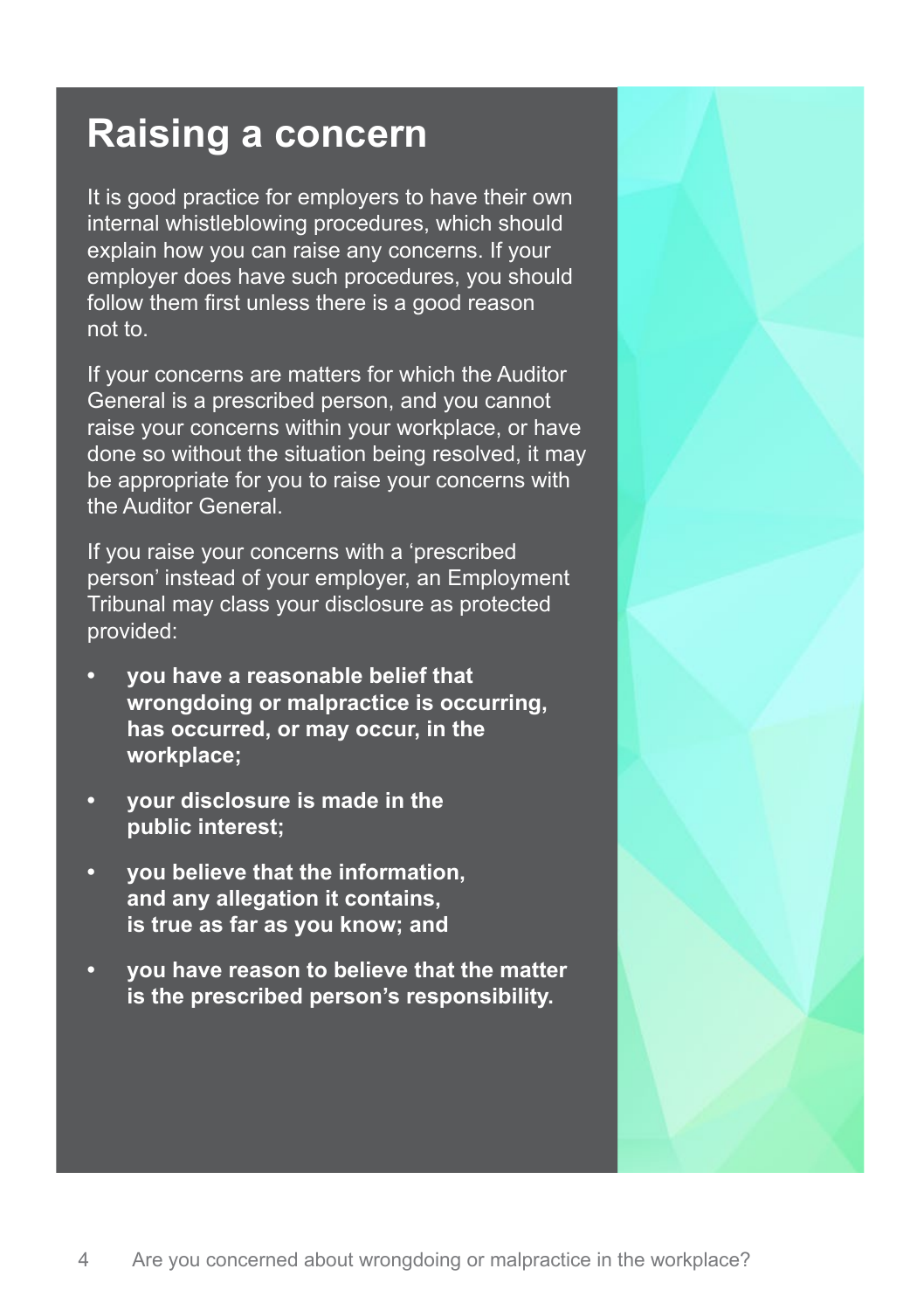However, the Auditor General does not have the power to decide whether a disclosure is protected (because that is a matter for an Employment Tribunal), or to get involved in employment relations, and he cannot provide legal advice.

The Auditor General has no power to discipline any individuals, or to bring criminal prosecutions after completing any investigations. Disciplinary action can only be taken by the management of the organisation concerned, or any relevant professional organisations. In cases of criminal behaviour, you should notify the police (or other relevant law enforcement agency). The Auditor General is not a law enforcement agency. If you raise any matters with the Auditor General that appear to be a matter of criminal behaviour, the Auditor General will refer them to the police, or other relevant law enforcement agency.

The Auditor General only examines allegations of criminality such as fraud to the extent that examining the alleged criminality appears to facilitate or be incidental or conducive to our work, and then only if he is confident that such work would not prejudice a law enforcement investigation.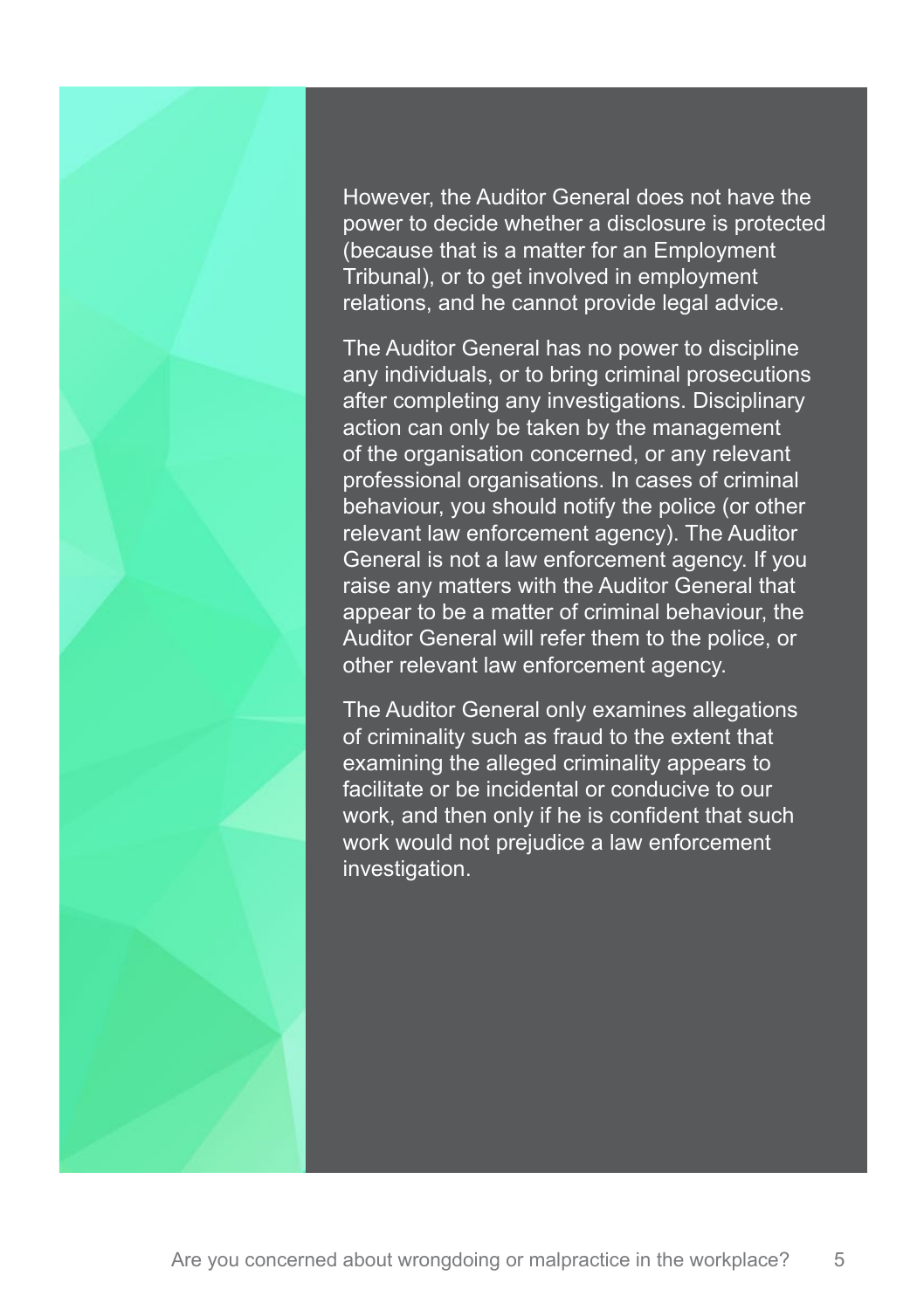### **Contacting the Auditor General**

To deal promptly and effectively with your concerns, the Auditor General has put arrangements in place so that individuals can raise their concerns in confidence with trained and experienced staff. You can contact the Auditor General as follows.

Write to:

PIDA Officer The Auditor General for Wales 24 Cathedral Road Cardiff CF11 9LJ

E-mail: whistleblowing@audit.wales

Phone: 02920 320522

All communications with the Auditor General will be treated in confidence, as far as the law allows. You should be aware that in dealing with concerns raised, we will often have to liaise with relevant audited bodies and other third parties. You should also be aware that our raising of issues in order to respond to the concerns you have raised may mean disclosure of your identity is unavoidable. For example, if you have previously raised the same issue with your employer, it may be obvious whom we have received the disclosure from.

It may also be necessary to disclose, or otherwise process your personal information in order to exercise the Auditor General's functions (or to meet other legal obligations or the public interest) without your consent. Such processing would not be a breach of the Data Protection Act.

If we decide to investigate the concerns you have raised, we will, wherever possible, send you feedback when we complete our investigations. There may, however, be occasions when the law prevents us from giving feedback.

If you want to contact the Auditor General for any other reason, perhaps because you are concerned about value for money as a taxpayer rather than as an employee, you should visit [the Wales](http://www.audit.wales/contact-us)  [Audit Office's website](http://www.audit.wales/contact-us) for information or call 029 2032 0500.

This document is also available in Welsh.

We welcome correspondence and telephone calls in Welsh and English. You can also write to us in either Welsh or English and we will respond in the language you have used. Corresponding in Welsh will not lead to a delay.

6 Are you concerned about wrongdoing or malpractice in the workplace?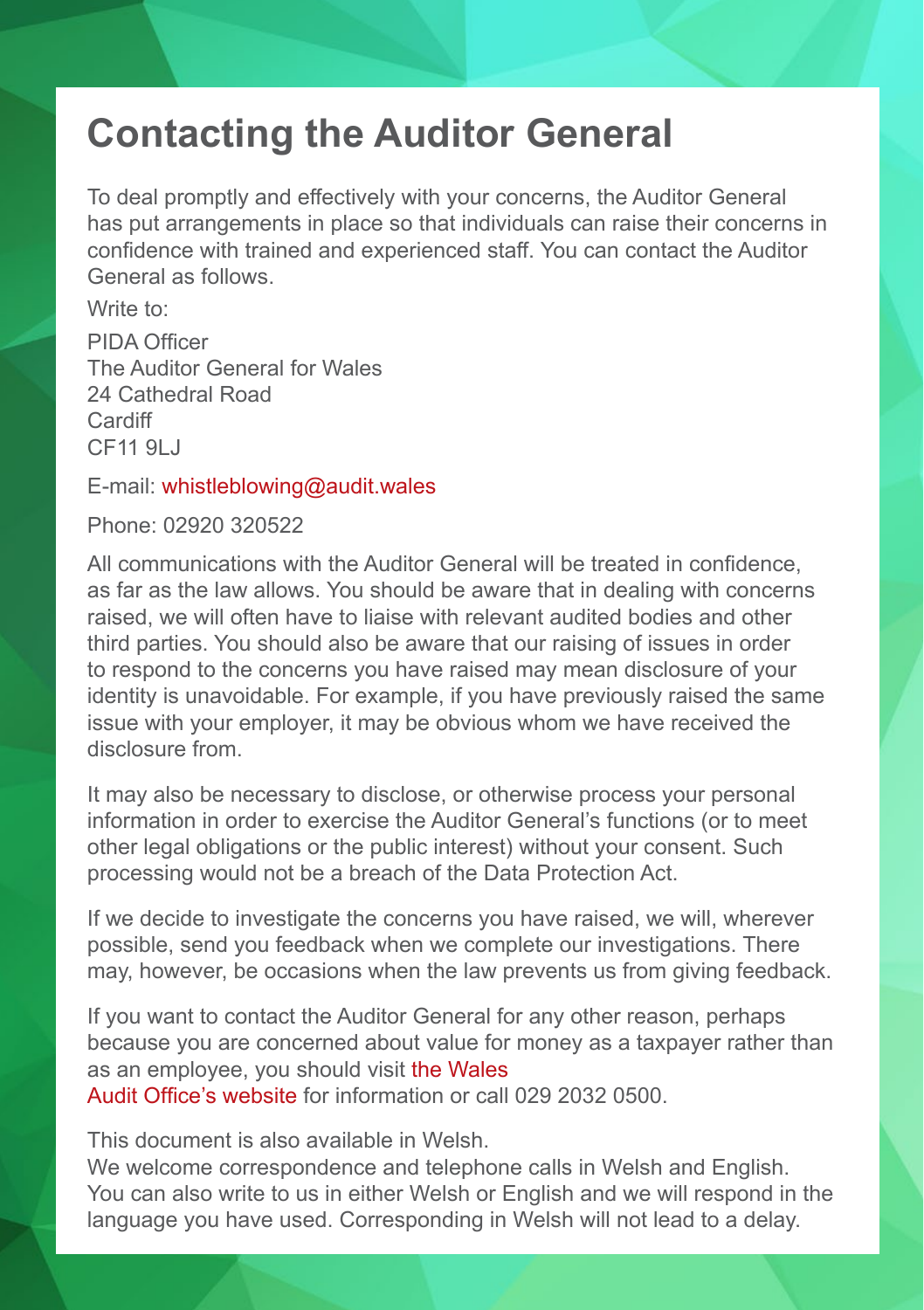#### **Points to remember**

Always remember that, as a whistleblower, you are acting as a witness and not a complainant. You have to have reasonable suspicion but not actual evidence to support your concerns. If you do suspect wrongdoing where you work, you should follow a few simple guidelines.

#### **Do:**

- 1 Make an immediate note of your concerns. Note all relevant details, such as what was said in phone or face-to-face conversations, the date, time and the names of those involved.
- 2 Pass on your suspicions to someone with the appropriate authority and experience. Most employers have policies and procedures in place for whistleblowing, and your HR Department or Head of Internal Audit should be able to give you more details.
- 3 Deal with the matter promptly, if you feel your concerns are justified. Any delay may mean that your organisation or service users continue to suffer or that the risk of harm increases.

#### **Don't:**

- 1 Do nothing.
- 2 Be afraid of raising your concerns. Your employer must not subject you to any detriment if you raise your concerns. Your organisation must treat any matter you raise sensitively and confidentially.
- 3 Approach or accuse any individuals directly.
- 4 Try to investigate the matter yourself. This is particularly important if your concern is about a crime or breaking a legal duty. There are special rules for gathering evidence to use in criminal cases. Any attempt to gather evidence by people who are unfamiliar with these rules may destroy the case.
- 5 Pass on your suspicions to anyone who does not have the proper authority.

Are you concerned about wrong doing or  $\mathcal{A}$  . The workplace in the work place is the work